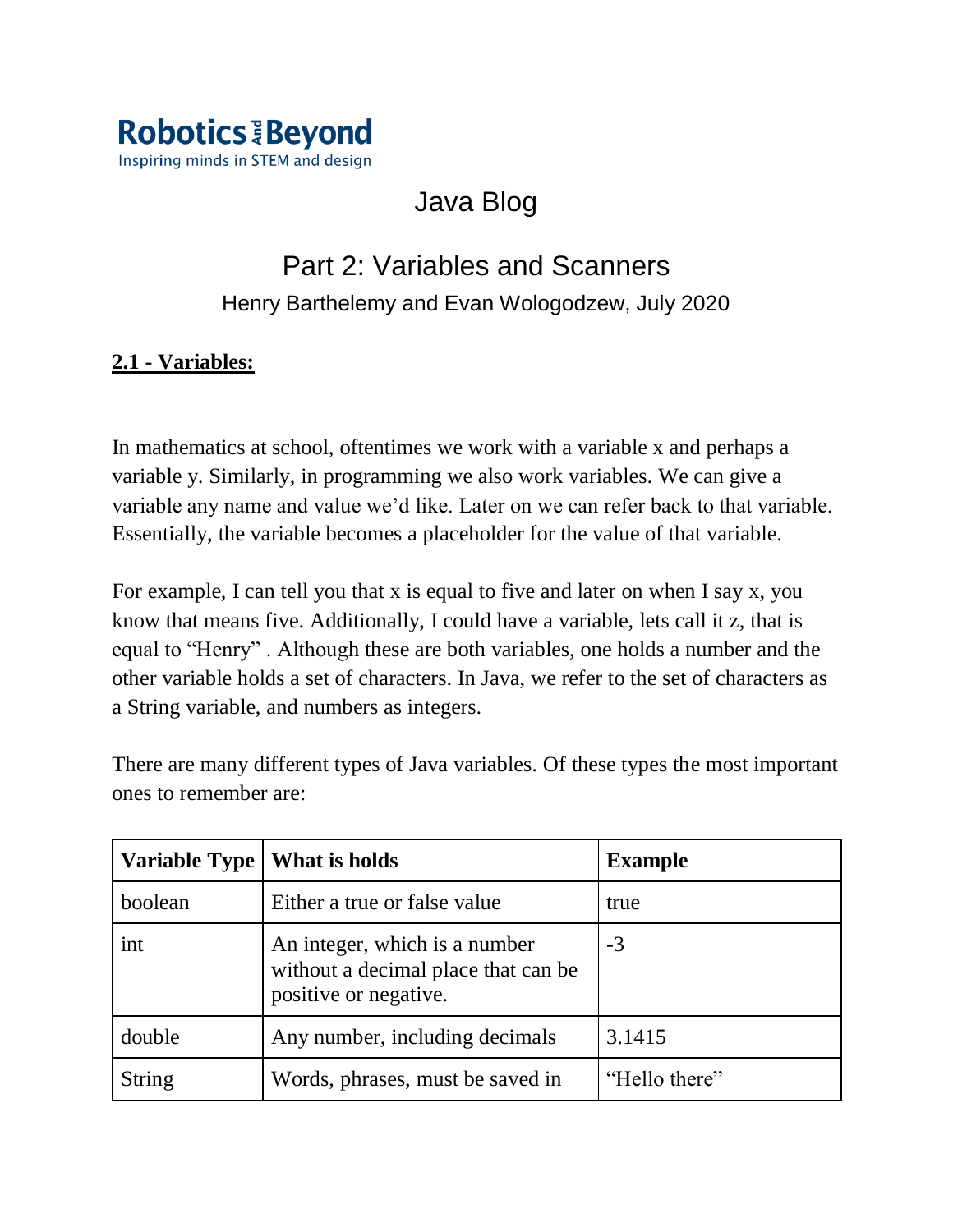|      | quotes                                       |              |
|------|----------------------------------------------|--------------|
| char | A single character, held in single<br>quotes | $\mathbf{c}$ |

Let's experiment with these! Open eclipse and create a new Java project. If you are confused on how, read through Part 1 of this blog. I'm going to name mine "Variables" but feel free to name yours whatever you'd like. Afterwards, create a new class in the src folder. Be sure to check the first check mark to auto create the main method. Name the class anything you'd like.

You should end up with something similar to this.

```
workspace2 - Variables/src/Tutorial2.java - Eclipse IDE
Eile Edit Source Refactor Navigate Search Project Run Window Help
# Package Explorer ☆ ■ $ | ● 8 = 日 D Tutorial.java D *Tutorial2.java ☆
> a HelloWorld
                                           \mathbf{1}\vee \stackrel{\sim}{\Longrightarrow} Variables
                                            2 public class Tutorial2 {
   > M JRE System Library [JavaSE-13]
  \vee \overline{B} src
                                            \overline{3}\vee \overline{\mathbf{H}} (default package)
                                           4<sup>°</sup>public static void main(String[] args) {
      \frac{1}{2} Tutorial2.java
                                           5
                                                           // TODO Auto-generated method stub
                                           6<sup>1</sup>\overline{7}₹.
                                           8
                                          9}
                                          10
```
We are going to create a bunch of different types of variables. The syntax for variables is:

```
{type of variable} {variable name} = {value of variable};
```
For example:

```
int x = 5;
 String name = "Henry";
```
Lets create a variable of every type.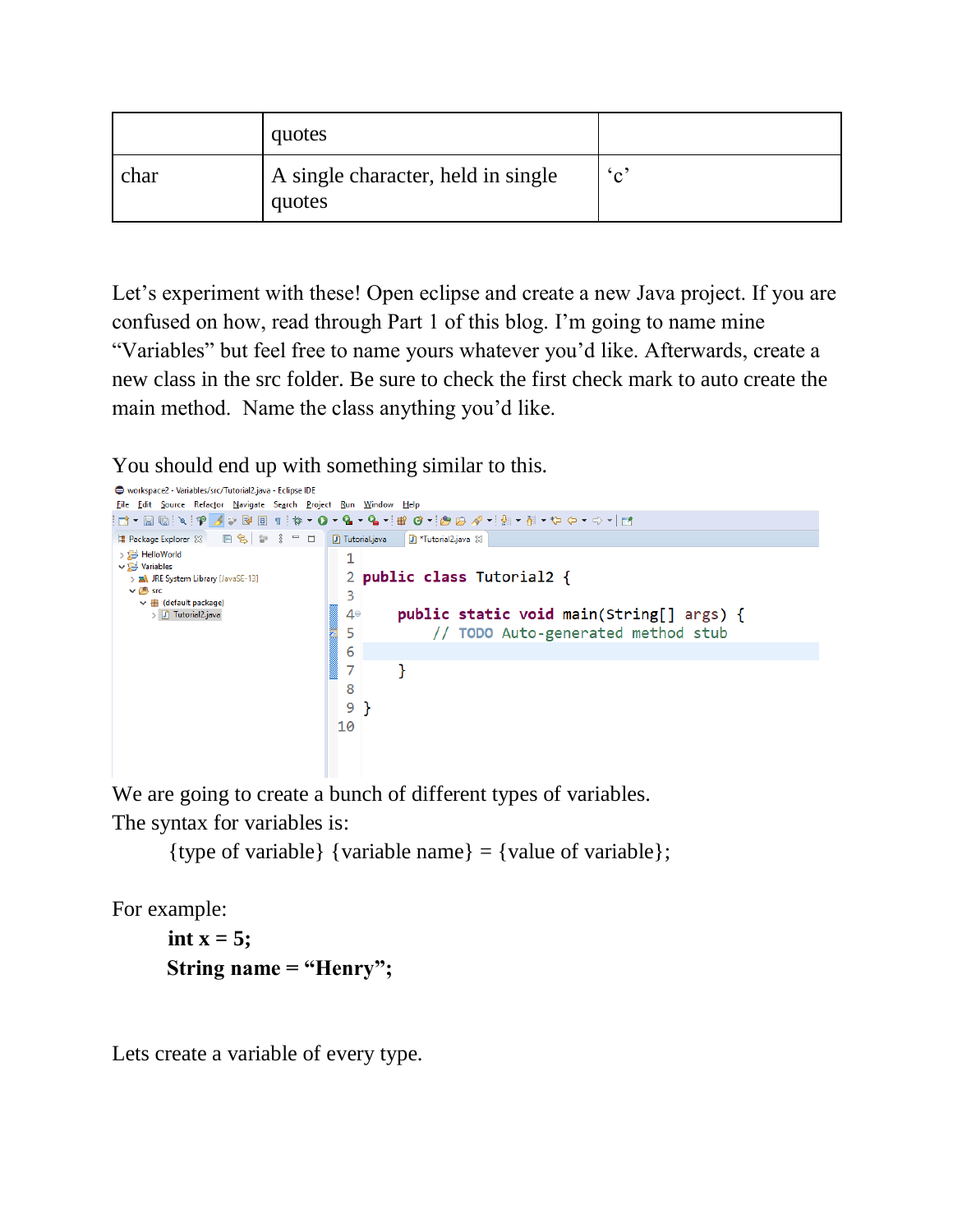```
\boxed{J} Tutorial.java
           J *Tutorial2.java 23
  \mathbf{1}2 public class Tutorial2 {
  3
  4⊜
          public static void main(String[] args) {
  5
               String name = "Henry";
  \overline{6}int age = 17;\overline{7}char grade = 'A;
  8
               boolean didPassClass = true;\overline{9}double price = 32.49;
          Y
10
11
12}
13
```
I create a String, int, char, boolean, and double variable. Once a variable is created, you can use it in the reset of the class/method depending on how you create it. Local variables can only be used within the section it is created in. In our case, we

```
\boxed{)} Tutorial.java \boxed{)} *Tutorial2.java \boxtimes1
  2 public class Tutorial2 {
  \overline{3}4°public static void main(String[] args) {
  5
                String name = "Henry";
  6
                int age = 17;\begin{array}{c} 7 \\ 8 \end{array}char grade = 'A;
ī
                boolean didPassClass = true;
  \overline{9}double price = 32.49;
 10
 |11\rangleSystem.out.println(name);
 |1213
14}
 15
 16}
 17
```
create 5 local variables. We can access these variables anywhere in the main method. By printing out a line with my variable name, it would be equivalent to putting "Henry" in the print call. Name simply becomes a placeholder for my name. If I print out the following code I will just get Henry displayed on the console.

```
R Problems @ Javadoc B Declaration D Console &
```
<terminated> Tutorial2 [Java Application] C:\Program Files\Java\jre1.8.0\_191\bin\javaw.exe (Jul 3, 2020, 11:12:40 AM) Henry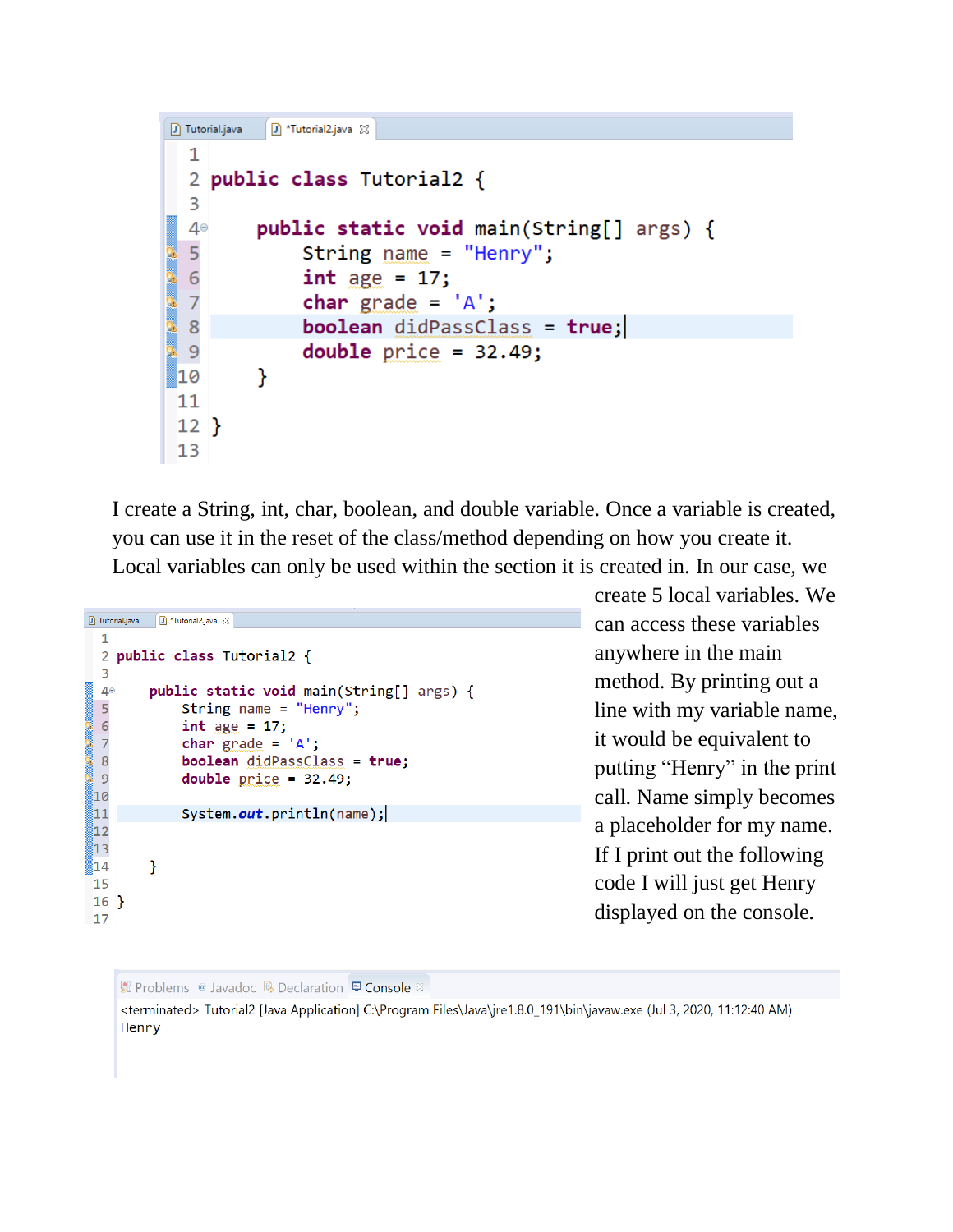Additionally, you can attach strings together, this is called concatenation. For example if you concatenate the two strings, "snow" and "man" together, you would get "snowman".

By concatenating "Hello, my name is" and the name variable inside the print statement, it allows us to properly introduce ourselves.

**System.out.println("Hello, my name is " + name);**



The output would be "Hello my name is Henry" as seen above. However remember that concatenation will slap one string of words directly on another. If we had: **System.out.println("Hello, my name is" + name);** The output would be "Hello, my name isHenry" with no space between "is" and "Henry".

Practice creating different types of variables and printing them. Experiment, hit run, and see what the output is.

Variables can also be changed after being initialized.

In this case I initialize an integer called age and set its beginning value to 17. By writing **Age = 20;** The age changes to 20. Afterwards I say **age += 1;** which increases the age by 1.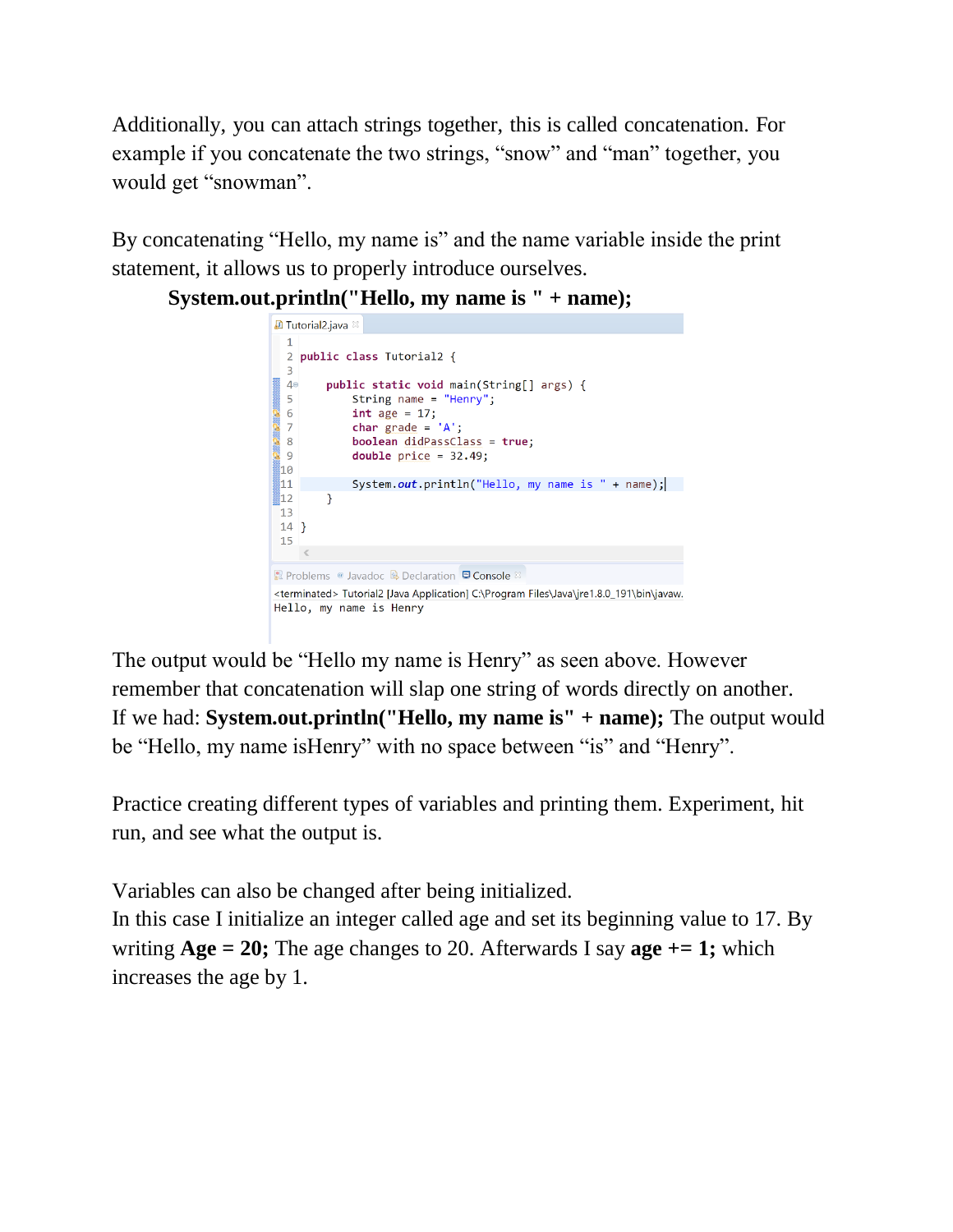```
\boxed{0} Tutorial.java \boxed{0} Tutorial2.java \%\mathbf{1}2 public class Tutorial2 {
  \overline{3}public static void main(String[] args) {
  4\circ5<sup>1</sup>int age = 17;System.out.println("You are " + age);
  6\overline{6}\overline{7}age = 20;8
                System.out.println("Three years have passed, you are " + age);
  \overline{9}age += 1;10
                System.out.println("Happy birthday! Your age has increased by one, you are now " + age);
\sqrt{11}\mathcal{F}1213}
 14
Problems @ Javadoc Q Declaration Q Console &
                                                                                                                                     \mathbb{R} \times \mathbb{Z}<terminated> Tutorial2 [Java Application] C:\Program Files\Java\jdk-14\bin\javaw.exe (Jul 8, 2020, 1:25:56 PM - 1:25:57 PM)
You are 17
Three years have passed, you are 20
Happy birthday! Your age has increased by one, you are now 21
```
Play around with changing and printing variables until you are comfortable with it. Try adding variables and concatenating strings together.

### **2.2 - Scanner:**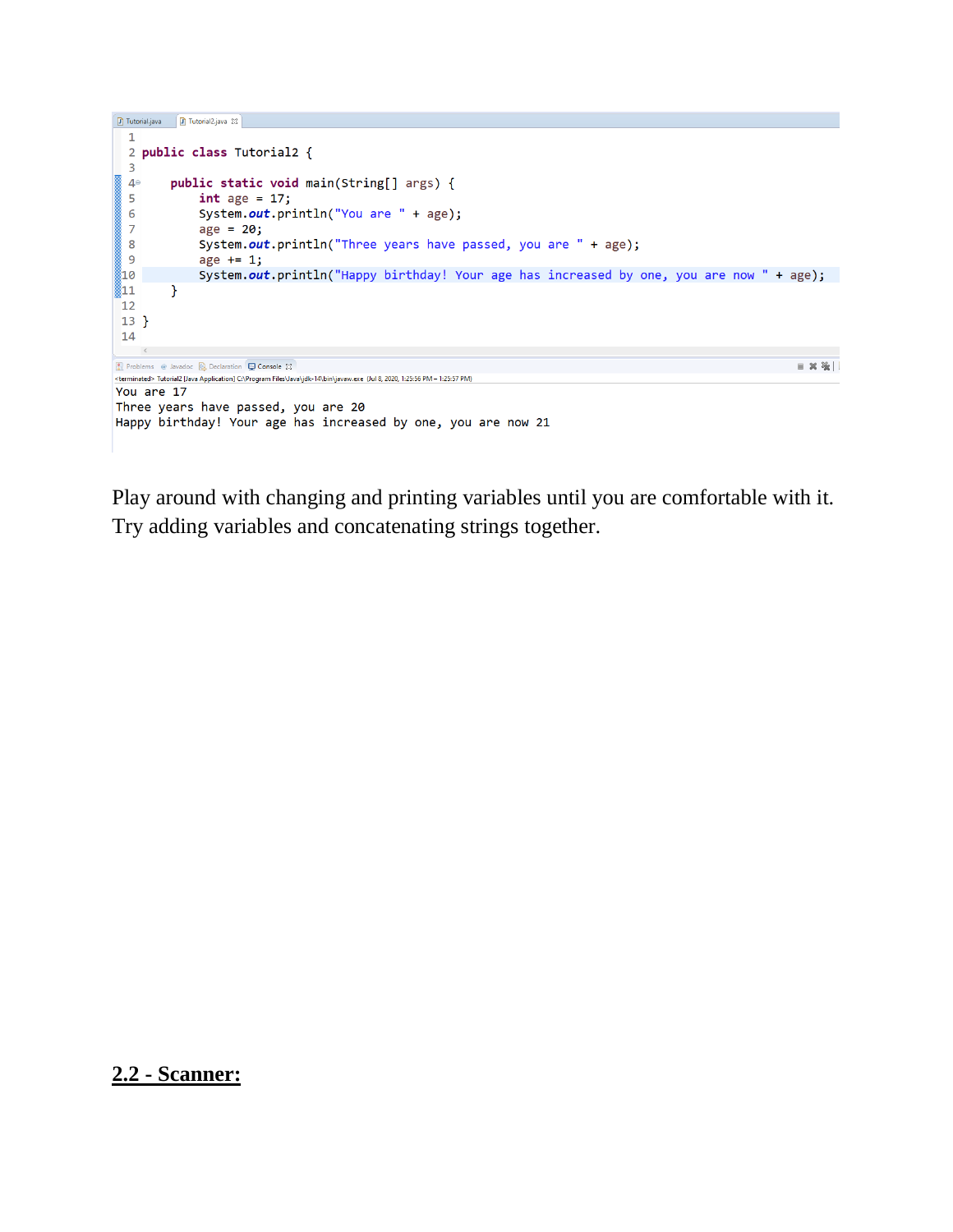Another type of variable is create an instance variable. This is an instance of an object, which is saved to a variable. The instance variable allows us to use the methods that the object has written in them. We will get more into objects later on, but for now just think of them like special variables.

Until now we've only displayed things, but it's important to also take input from the user. An object we want to work with to accomplish this is the Scanner object. This scanner object will allow us to read what the user types into the console and use it.

The way we create an instance variable is similar to the other variables we have created.

**{Name of object class} {instance variable name} = new {Name of object class}(\*);**

\*: the parentheses will be filled with whatever information the object requires to create an instance of it. What is inside these parentheses is called parameters.

For example to create an instance of the scanner class we would write: **Scanner scan = new Scanner(System.in);**

We could create as many instances of the Scanner object as we wanted, as long as we named it something new. For example if we wanted we could create another scanner by typing.

### **Scanner scan2 = new Scanner(System.in);**

Both scanners have a parameter of System.in, this is just the way the Scanner object is created, System.in is code that java has prewritten for us to handle user input.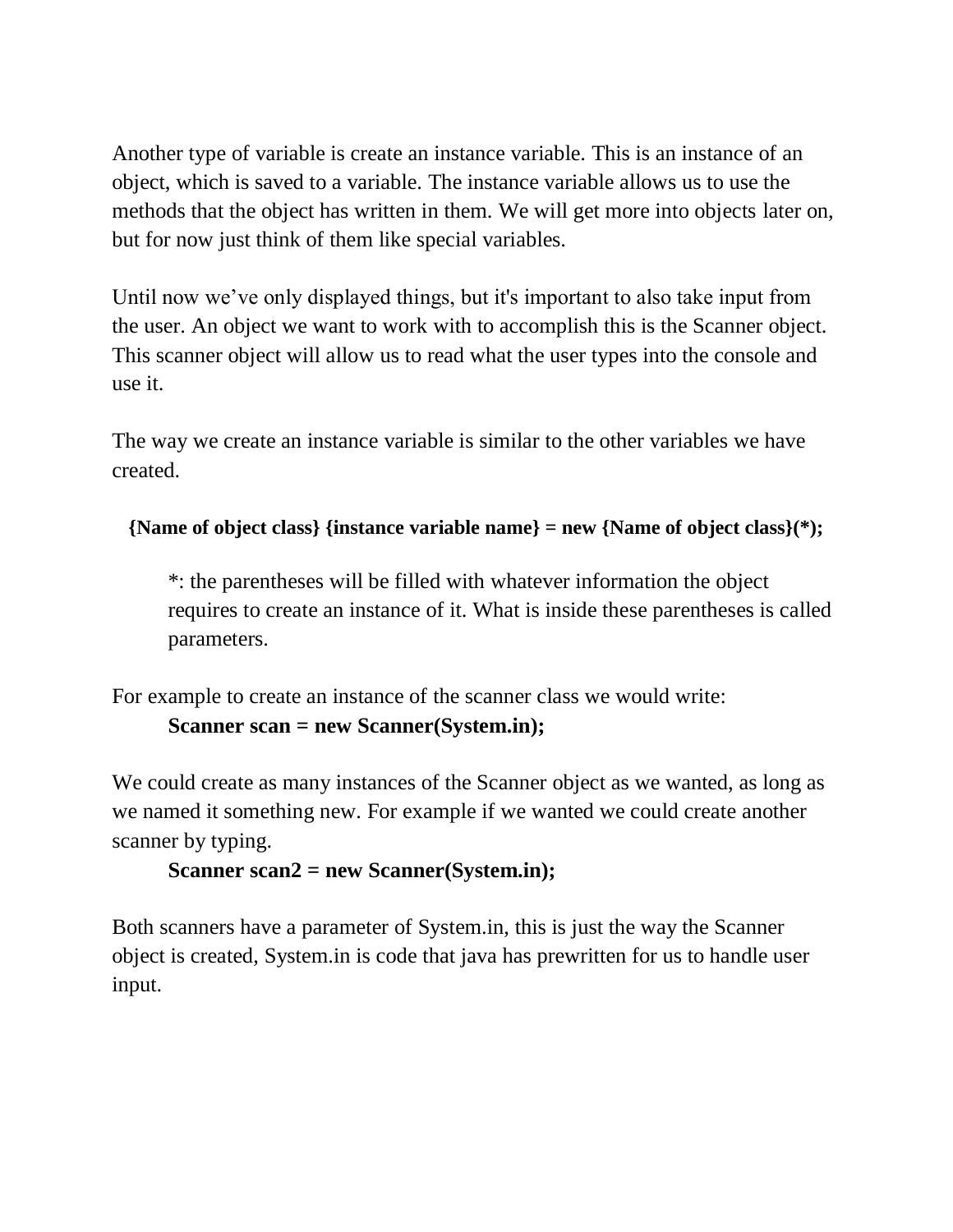

In creating a Scanner variable you may get a red line below Scanner, do not fret, we simply need to import the correct Java code. Hover over the red word and choose Import 'Scanner' (java.util)

You'll notice an import line at the top of your class now. This simply tells java that we will be using the pre-written Scanner object in our code.

By using **scan.nextLine();** we can grab whatever someone types into the console and save it as a string. We can save it to a string variable by writing

```
String [any name] = scan.nextLine();
where [any name] is the name of the variable. We can then use the new variable 
however we'd like.
```
This is the full code for a program that utilizes this. The first line imports the scanner which allows us to use it in our class. On line #6 we create a Scanner variable and name it scan. Afterward we ask the user what is your name?. Whatever you type into the console (hit return after you finish typing) will be saved as a String variable called "name". On the following line we say Hello followed by this name variable. Challenge:

```
1 Tutorial.java 1 Tutorial2.java 23
  1 import java.util.Scanner;
  \overline{2}3 public class Tutorial2 {
  \overline{4}5<sup>°</sup>public static void main(String[] args) {
                 Scanner scan = new Scanner(System.in);6
  \overline{7}System.out.println("What is your name?");
  8<sup>1</sup>String name = scan.nextLine();
 \overline{9}System.out.println("Hello " + name);
 10
11\mathcal{Y}1213}
 14
Problems @ Javadoc Q Declaration Q Console \otimes<terminated> Tutorial2 [Java Application] C:\Program Files\Java\jdk-14\bin\javaw.exe (Jul 8, 2020, 1:59:24 PM – 1:59:29 PM)
What is your name?
Henry
Hello Henry
```
Using what you learned by reading this tutorial, create your own mad libs game.